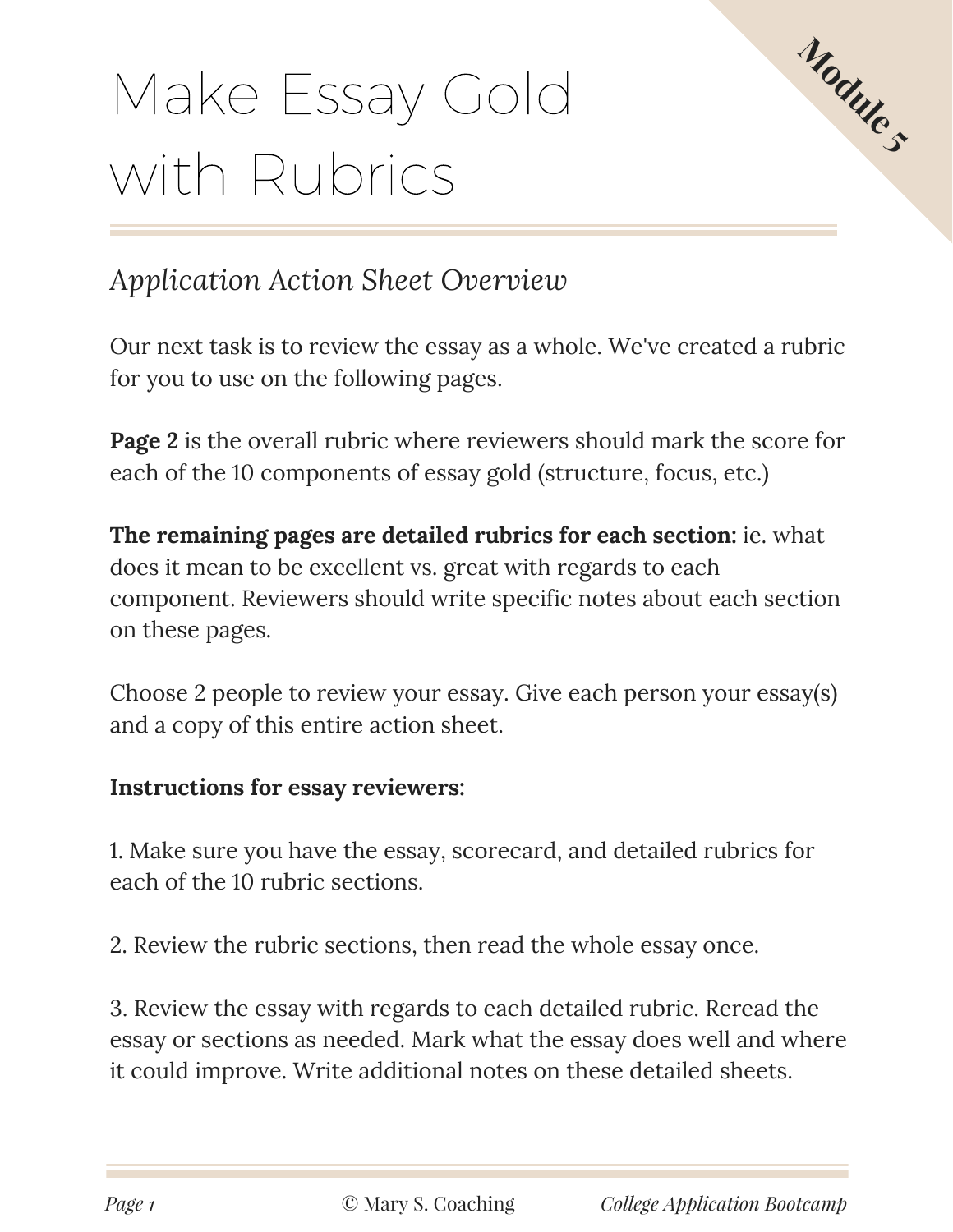## Essay Rubric

ESSAY TITLE:

REVIEWER:

OVERALL SCORE:

| <b>RUBRIC</b><br><b>SECTIONS</b> | <b>NEEDS WORK</b><br><top 25%<="" th=""><th><b>GREAT</b><br/><b>TOP 25%</b></th><th><b>EXCELLENT</b><br/><b>TOP 10%</b></th><th>OUTSTANDING<br/>TOP<sub>5</sub>%</th></top> | <b>GREAT</b><br><b>TOP 25%</b> | <b>EXCELLENT</b><br><b>TOP 10%</b> | OUTSTANDING<br>TOP <sub>5</sub> % |
|----------------------------------|-----------------------------------------------------------------------------------------------------------------------------------------------------------------------------|--------------------------------|------------------------------------|-----------------------------------|
| Planning &<br>Structure          |                                                                                                                                                                             |                                |                                    |                                   |
| Singular<br>Focus                |                                                                                                                                                                             |                                |                                    |                                   |
| Show,<br>Don't Tell              |                                                                                                                                                                             |                                |                                    |                                   |
| Captivating<br>Intro             |                                                                                                                                                                             |                                |                                    |                                   |
| Engaging<br>Voice                |                                                                                                                                                                             |                                |                                    |                                   |
| Emotional<br>Connection          |                                                                                                                                                                             |                                |                                    |                                   |
| Insight into<br>You              |                                                                                                                                                                             |                                |                                    |                                   |
| Specific<br>Details              |                                                                                                                                                                             |                                |                                    |                                   |
| Flawless<br>Grammar              |                                                                                                                                                                             |                                |                                    |                                   |
| Powerful<br>Conclusion           |                                                                                                                                                                             |                                |                                    |                                   |

*Page 2* © Mary S. Coaching *College Application Bootcamp*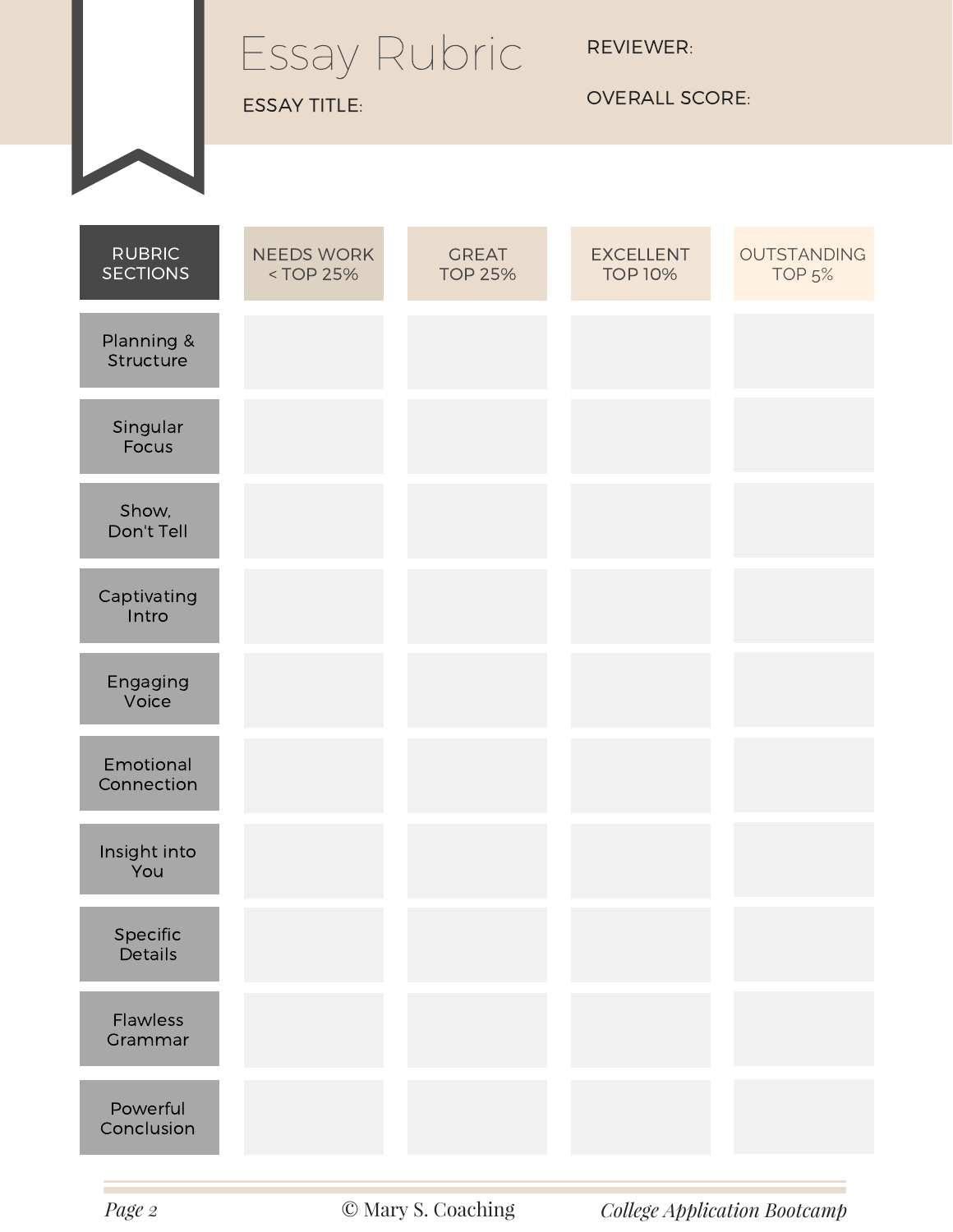## Planning & Structure

Overview: Your main point or thesis should be clear to the reader. They should know where you're going and what you're trying to articulate from the beginning.

### Needs Work

### Great

- The stories and content mostly relate to the prompt.
- The essay generally answers the question, though it is not always clear how it will do so.
- The reader can identify the main point.
- The reader has little trouble following along. There are some transitions between ideas, sentences, and paragraphs.
- The essay shows some progression. It includes at least 2 of 3 things: who they are, how they have evolved, and/or who they want to become.
- The stories and content all relate to the prompt.
- The essay answers the prompt.
- The main point is clear from the beginning.
- It is easy to follow. Ideas, sentences, and paragraphs flow from one to the next.
- There is no confusion about where the essay is going.
- There is a story arc. By the end, you have a good sense of how the author has evolved, who they are, and whom they want to become.

### Excellent

- The stories and content are unique to this individual and relate to the prompt.
- The essay answers the question.
- $\bullet$ The main point is clear from the beginning.
- $\bullet$ It is easy to follow. Ideas, sentences, and paragraphs flow seamlessly from one to the next with excellent transitions.
- There is no confusion about where the essay is going or why The essay builds on itself.
- There is a story arc. By the end, you have a strong sense of how the author has evolved, who they are, and whom they want to become.

### **Outstanding**

- The stories and content are unique & personal. There are few stories as perfect for this prompt.
- The essay answers the prompt holistically.
- The main point is crystal clear from the beginning.
- It is a pleasure to read. There is no pause or break. It flows seamlessly from one idea, sentence, paragraph to the next.
- an idea is mentioned. There is no confusion about where the essay is going.
	- There is a story arc. By the end, you have a strong sense of how the author has evolved, who they are today, whom they want to become, and how their college education will help them get there.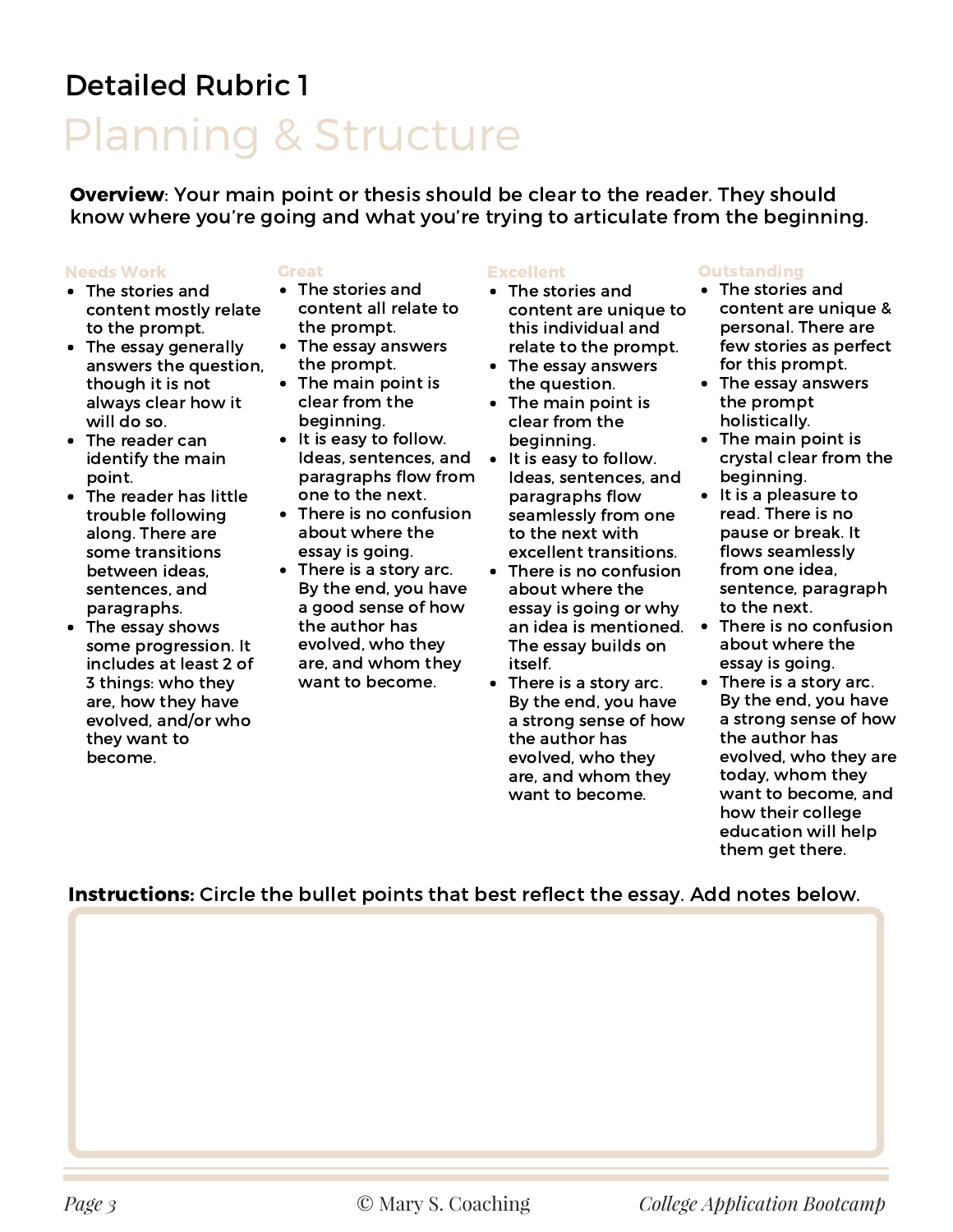## Singular Focus

Overview: Focus on one thing, event, theme, etc. Otherwise you'll dilute your story and leave the reader confused.

#### Needs Work

### Great

- There are many great ideas that are connected, but it is difficult to summarize in one sentence.
- The essay covers a couple major themes or events. They could be better connected.
- At times, I lose track of the main point or focus.
- There is one underlying message or theme that connects the essay.
- I can summarize the essay in a sentence, but it might not stick in my head after reading 100 other essays about this prompt.

### Excellent

- There is a powerful and memorable message or theme that connects the essay.
- I can easily summarize the essay in a sentence.
- The main theme and stories used to articulate it are unique enough to easily remember after 100 other essays.

### **Outstanding**

- There is a powerful, memorable, and unique message or theme connecting the essay.
- I can easily summarize the essay in a sentence.
- I would have no trouble remembering this essay, even after reading 100 other essays responding to the same prompt.
- I could easily recall the main point of this essay (and the student) a week from now.

### Instructions: Circle the bullet points that best reflect the essay. Add notes below.

*Page 4* © Mary S. Coaching *College Application Bootcamp*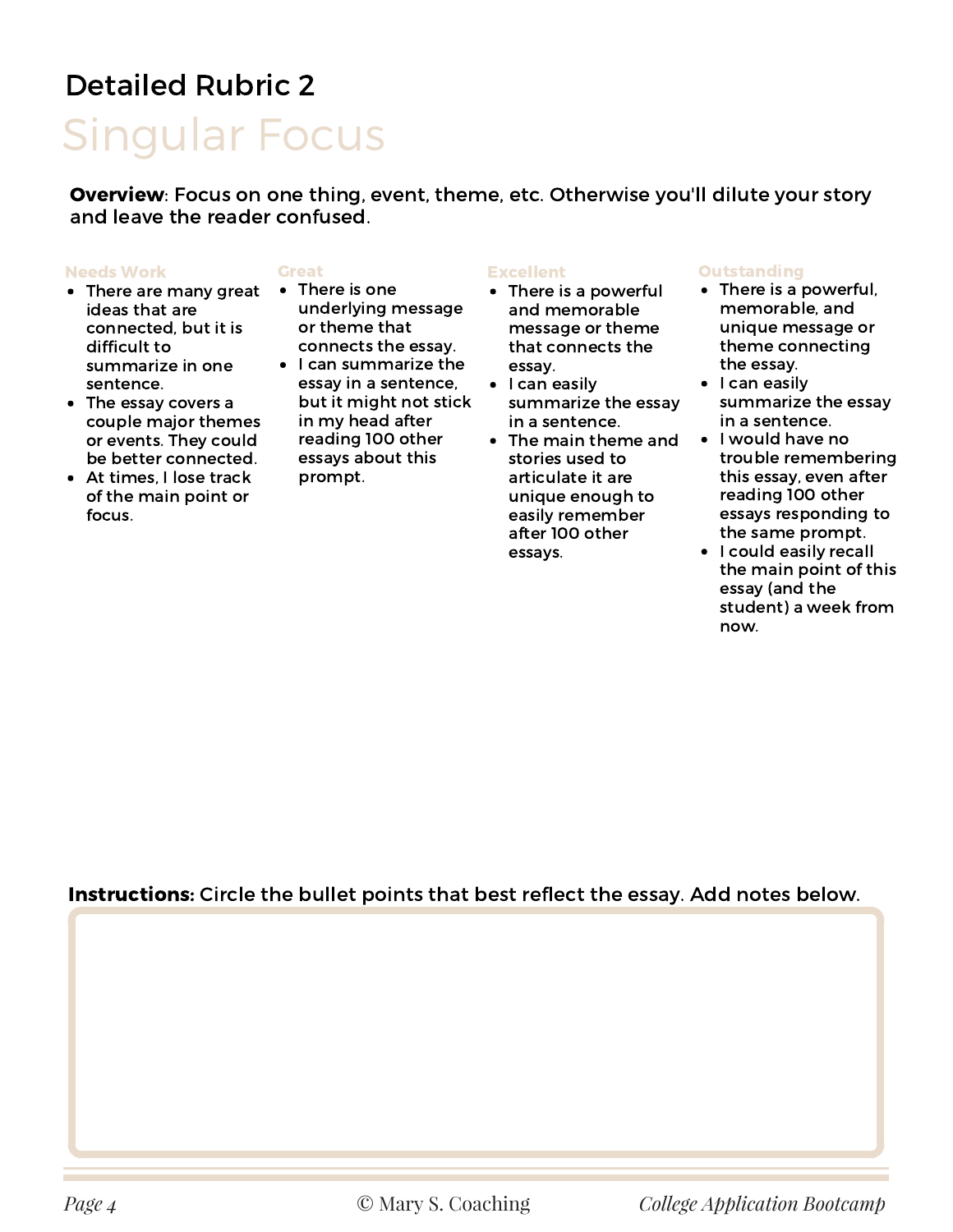## Show, Don't Tell

Overview: Bring your essay to life by showing them who you are. Make them feel as though they know you, as if they are/were there with you.

#### Needs Work

- For the most part, the The author shows author shows reactions, feelings, deeper insights.
- For the most part, the author shows me who they are, how they think, etc. with real examples.
- I can picture these stories with some effort, but they do not have many engaging details that bring me into the stories.

#### Great

- reactions, feelings, deeper insights.
- The author uses examples to illustrate who they are, how they think, etc.
- I can easily picture these stories with the vivid details in the essay.
- I have a sense of how this person thinks or acts.

### Excellent

- The author delves beyond the obvious to show how experiences or interactions impacted them, illustrating their feelings, thoughts, etc.
- The author always uses poignant examples to illustrate who they are, how they think, etc.
- $\bullet$ I can easily picture these stories with the vivid details in the essay.
- I have a strong sense of how this person thinks or acts. I feel I know what it'd be like to chat with them.

### **Outstanding**

- The author delves beyond the obvious to show how experiences or interactions impacted them, illustrating their feelings, thoughts, etc.
- **I** feel as though I were there with them during these moments.
- The author always uses poignant examples to illustrate who they are, how they think, etc.
- I naturally picture these experiences or stories as I read them because of the vivid details in the essay.
- I have a strong sense of how this person thinks or acts. I feel I know what it'd be like to chat with them.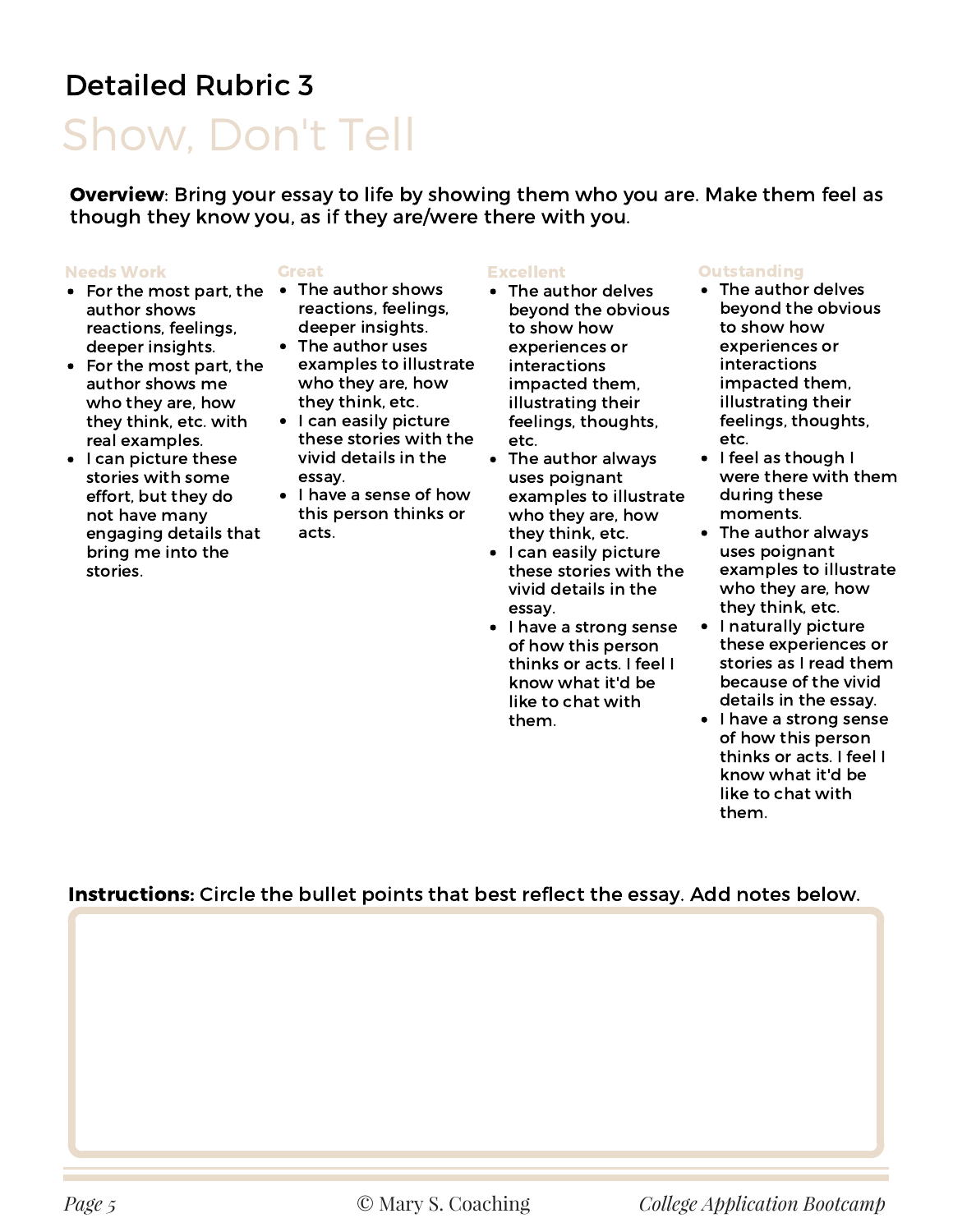## Captivating Intro

Overview: You don't get a second chance to make a first impression. Grab their attention and reel them into your essay!

### Needs Work

- The first sentence is interesting, but not very unique.
- The intro is a bit hard to get through (confusing, long, complex.)
- The intro borrows an analogy or uses someone else's ideas or words instead of the author's.
- There are some broad statements that do not move the essay forward.

### Great

- The first sentence is interesting and somewhat unique.
- The first sentence is short and simple.
- The intro provides focus for the essay.
- The intro does not ramble, but does have some unnecessary info.
- The intro does not borrow anyone else's ideas or words.
- Only a handful of people could write this intro.
- The intro captures attention and makes me want to read on.

#### Excellent

- The first sentence is interesting and unique.
- The first sentence is short and simple.
- The intro provides focus and direction for the essay.
- The intro is concise.
- The author's personality is visible even in the intro.
- Only this individual could write this intro.
- The intro captures attention and makes me want to read on.
- The intro seamlessly transitions into the subsequent content.

### **Outstanding**

- The first sentence is interesting, personal, and original.
- The first sentence is short, simple, and captivating.
- The intro provides focus and direction for the essay.
- The intro is concise and powerful.
- The author's personality is visible from the outset.
- Only this individual could write this intro.
- The intro captures attention and launches the reader into the next paragraph or idea.
- The intro seamlessly transitions into the subsequent content.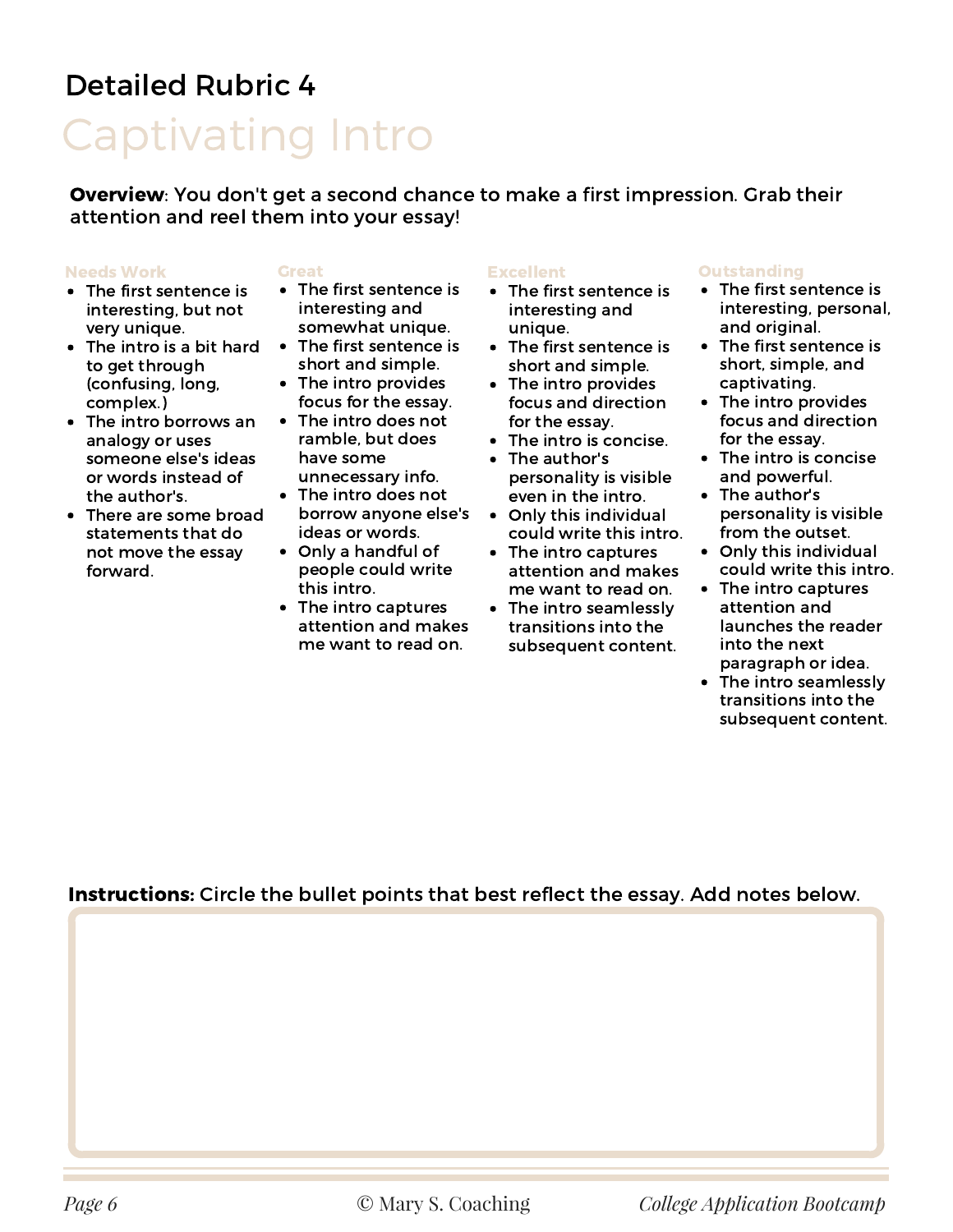## Engaging Voice

Overview: An animated, engaging voice is critical to keep attention and make a lasting impression.

### Needs Work

- There is some varied sentence structure, punctuation, and vocabulary but certain areas are monotonous, slow, or repetitive.
- Some points or ideas could be articulated more clearly.
- There is some fluff and jargon.
- The essay jumps from one idea to the next.
- It sounds like the author used a thesaurus.
- Some parts are cliché.
- It's hard to distinguish the author's voice.

### Great

- There is varied sentence structure, punctuation, and vocabulary.
- Any repetition is intentional.
- Writing is clear and concise.
- Transitions are used as appropriate.
- There is no fluff.
- There is no unnecessary jargon.
- It sounds like the author.
- There are no clichés.

### Excellent

- Varied sentence structure, vocab, and punctuation make it easy and fun to read.
- Literary devices make The author uses reading the essay easier or more enjoyable.
- Writing is clear and to the point.
- The author easily transitions between ideas.
- Every sentence is crucial to the essay (there is no fluff).
- The author's unique voice and personality shine through.

### **Outstanding**

- Varied sentence structure, vocab, and punctuation make it easy and fun to read.
- literary devices that bring their essay to life.
- Writing is clear and to the point.
- The author seamlessly transitions between ideas.
- Every sentence is crucial to the essay and moves it forward.
- The author's unique voice and personality shine through.
- I feel as though they are talking to me when I read the essay.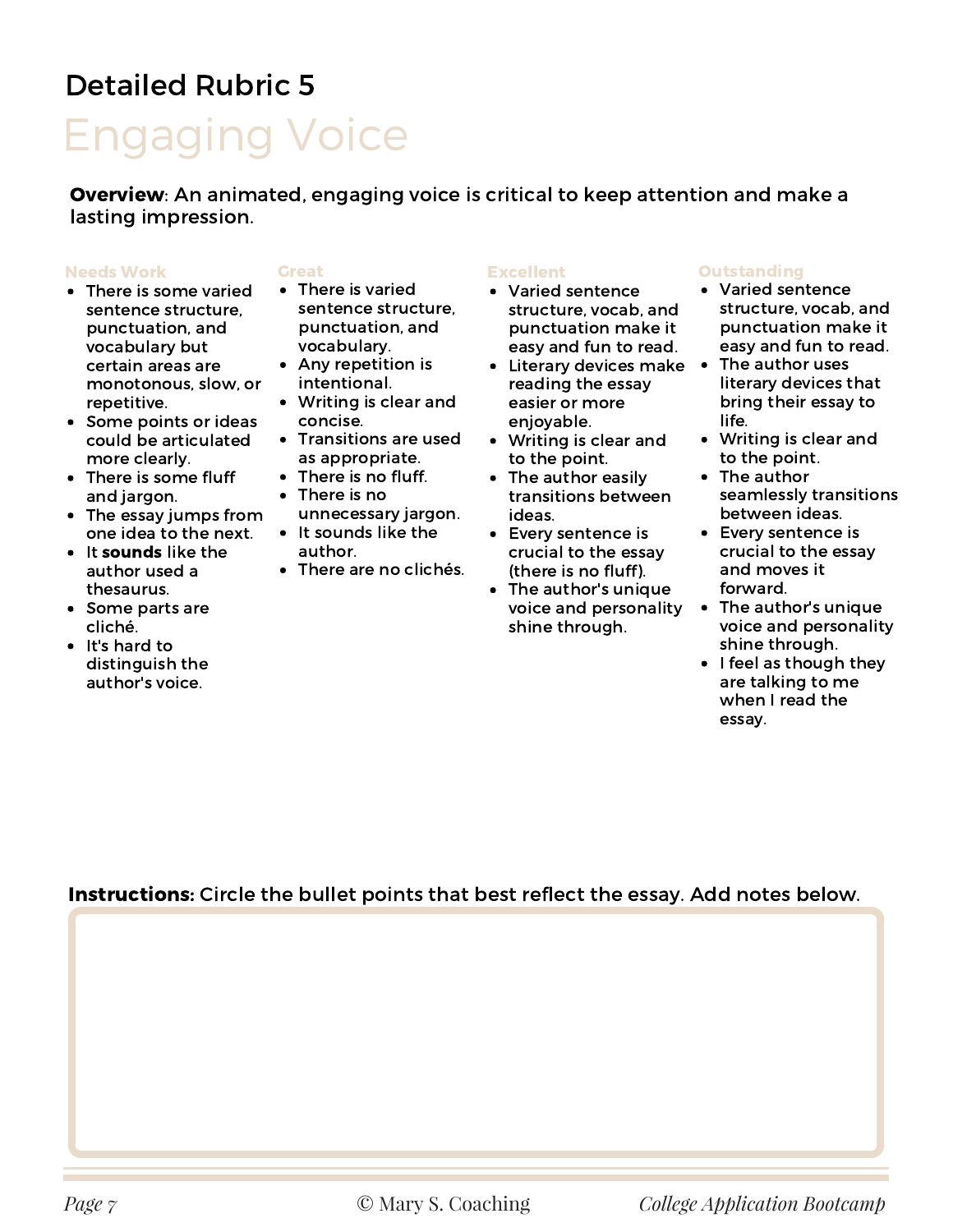## Emotional Connection

Overview: Keep your audience in mind. Consider how you want to make them feel at the end of the day.

### Needs Work

- Inspires some emotional reaction but no lasting connection.
- Emotional connections could be stronger in certain areas.
- Left with negative or sad feelings.
- There are some significant moments that could be made more memorable.

### Great

- Inspires emotional reaction or connection through storytelling.
- Creates lingering feelings after the essay finishes.
- Musters a positive view and feelings about the author, their story or their future.
- Does not foster negative emotions.
- Would be easy to remember later today.

### Excellent

- Inspires emotional connection through masterful storytelling and attention to detail.
- Creates positive lingering feelings about the author, their story, and their future.
- Creates an emotional bond with the author Creates an emotional and a desire to see them succeed.
- Would be easy to remember after reading 20 other essays.

### **Outstanding**

- Inspires deep emotional connection through masterful storytelling and attention to detail.
- Creates positive lingering feelings about the author, their story, and their future.
- bond with the author that makes me want to advocate for them or "go to bat" to make sure they succeed.
- Would be difficult to forget, even after 100 other essays because of the emotional reaction and connection formed.
- I feel compelled to share their story.

### Instructions: Circle the bullet points that best reflect the essay. Add notes below.

*Page 8* © Mary S. Coaching *College Application Bootcamp*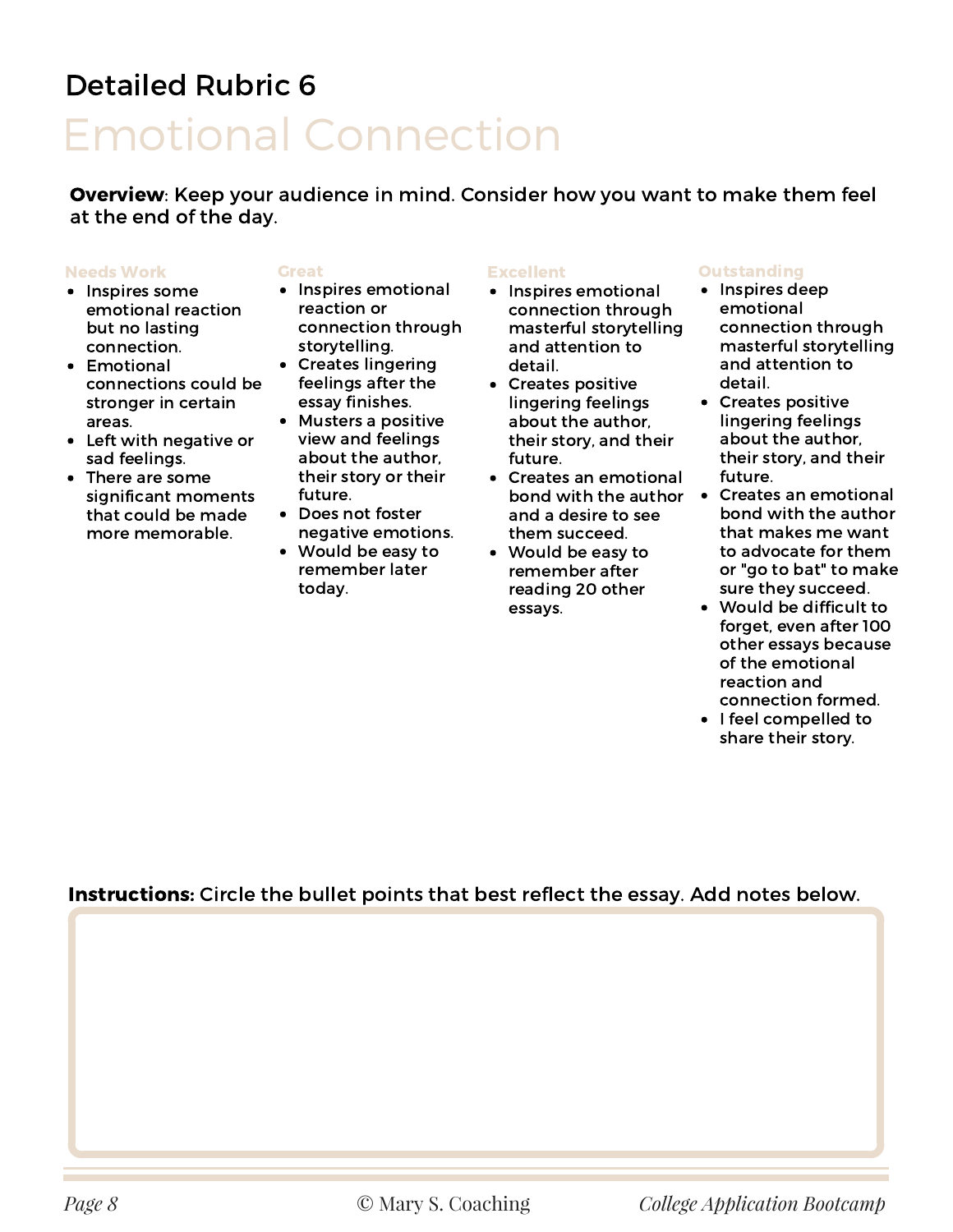## Insight into You

Overview: Include personal reflection and opinion to help readers learn about YOU, your thought process, your character, etc.

#### Needs Work

### Great

- Answers most of the 4 core questions at least somewhat: Who am I? Why am I here? What is unique about me? and What matters to me?
- Transforms at least one specific experience into a deeper insight about who the author is.
- If I knew nothing about the author beforehand, I'd now have a positive view of who they are.
- I generally understand why they are applying to college and how it ties into their big picture.
- Answers each of the 4 core questions: Who am I? Why am I here? What is unique about me? and What matters to me?
- Transforms specific experience(s) into deeper insights about the author's character.
- If I knew nothing about the author beforehand, I'd now have a positive view of who they are.
- I can clearly see why they are applying to college and how it ties into their big picture.

### Excellent

- Clearly answers each of the 4 core questions: Who am I? Why am I here? What is unique about me? and What matters to me?
- Transforms specific experience(s) into deeper insights about the author's character and thought processes.
- $\bullet$ If I knew nothing about the author beforehand, I'd now have a positive view of who they are and what they want to accomplish.
- I understand why college is an integral part of their growth and how they hope to use their education.

### **Outstanding**

- Clearly answers each of the 4 core questions: Who am I? Why am I here? What is unique about me? and What matters to me? (As the reader, I could easily point to the parts of the essay where they answer these questions.)
- **•** Transforms specific experience(s) into deeper insights about the author's character and thought processes.
- If I knew nothing about the author beforehand, I'd now have an inspired view of who they are and what they want to accomplish.
- I understand why college is an integral part of their growth and believe they will make great use of their education. Based on this alone, I'd advocate for them.

Instructions: Circle the bullet points that best reflect the essay. Add notes below.

*Page 9* © Mary S. Coaching *College Application Bootcamp*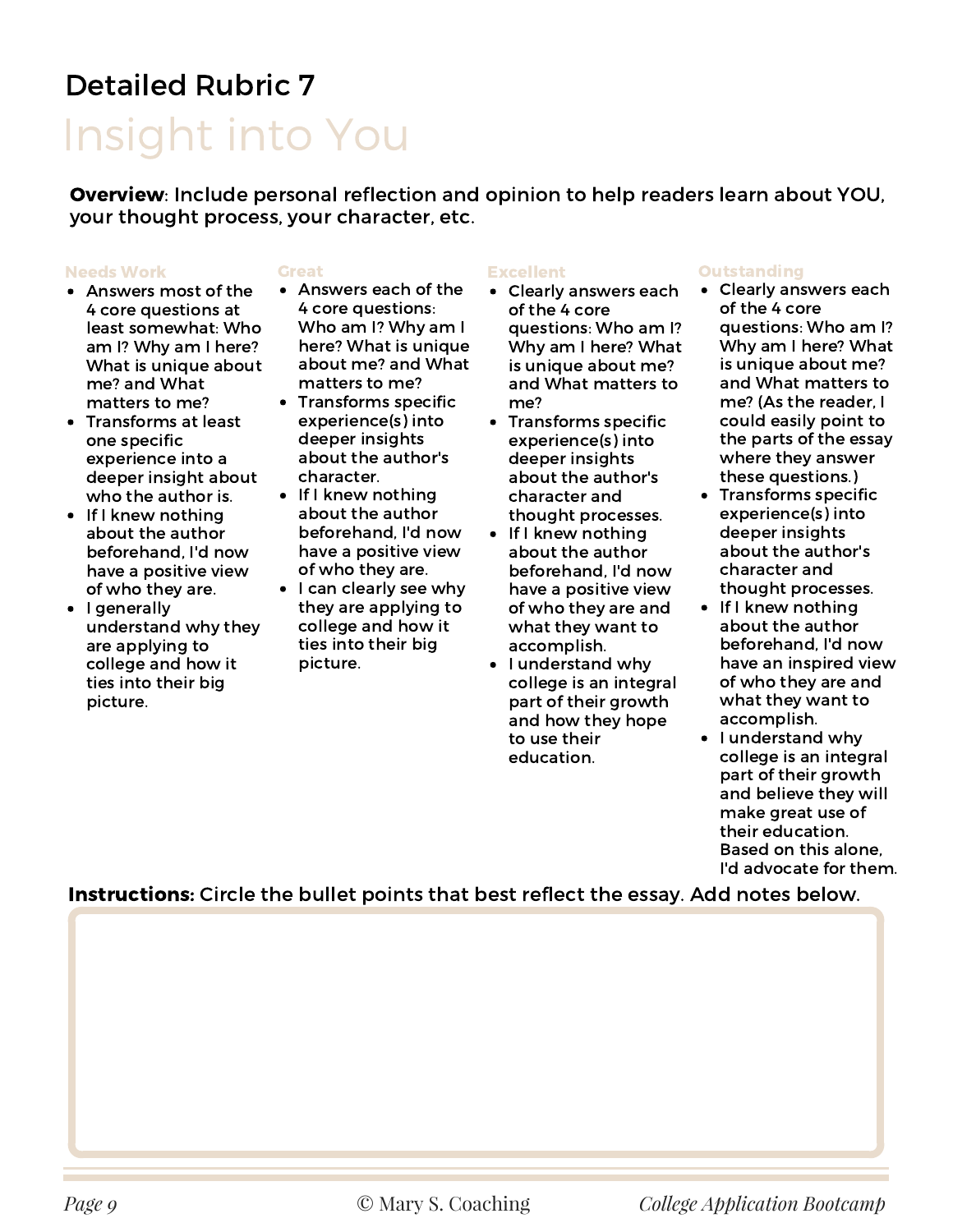## Specific Details Detailed Rubric 8

Overview: Writing comes alive with specific word choice.

### Needs Work

- Could use more details in stories to make them more memorable or tangible for the reader.
- May ramble or overuse detail to the point of distraction.
- As the reader, I sometimes wonder "who, what, when, where, why, or how" during the essay.

### Great

- I can easily picture what the author is describing.
- The author uses details to make the stories more real.
- Does not ramble or overuse detail to the point of distraction.
- Always answers the 5Ws and H as necessary.

### Excellent

- I naturally picture what the author is describing.
- The author uses details that make the stories more tangible and memorable.
- I feel drawn into the stories through the details.
- Does not ramble or overuse detail to the point of distraction.

### **Outstanding**

- I naturally picture what the author is describing without effort: it's as though the scenes appear before me.
- The author uses details that make the stories more tangible and memorable.
- I feel drawn into the stories through the details, as if I were there to observe them myself.
- Each detail has a purpose and moves the story forward. The author does not ramble or use detail unnecessarily to the point of distraction.

### Instructions: Circle the bullet points that best reflect the essay. Add notes below.

*Page 10* © Mary S. Coaching *College Application Bootcamp*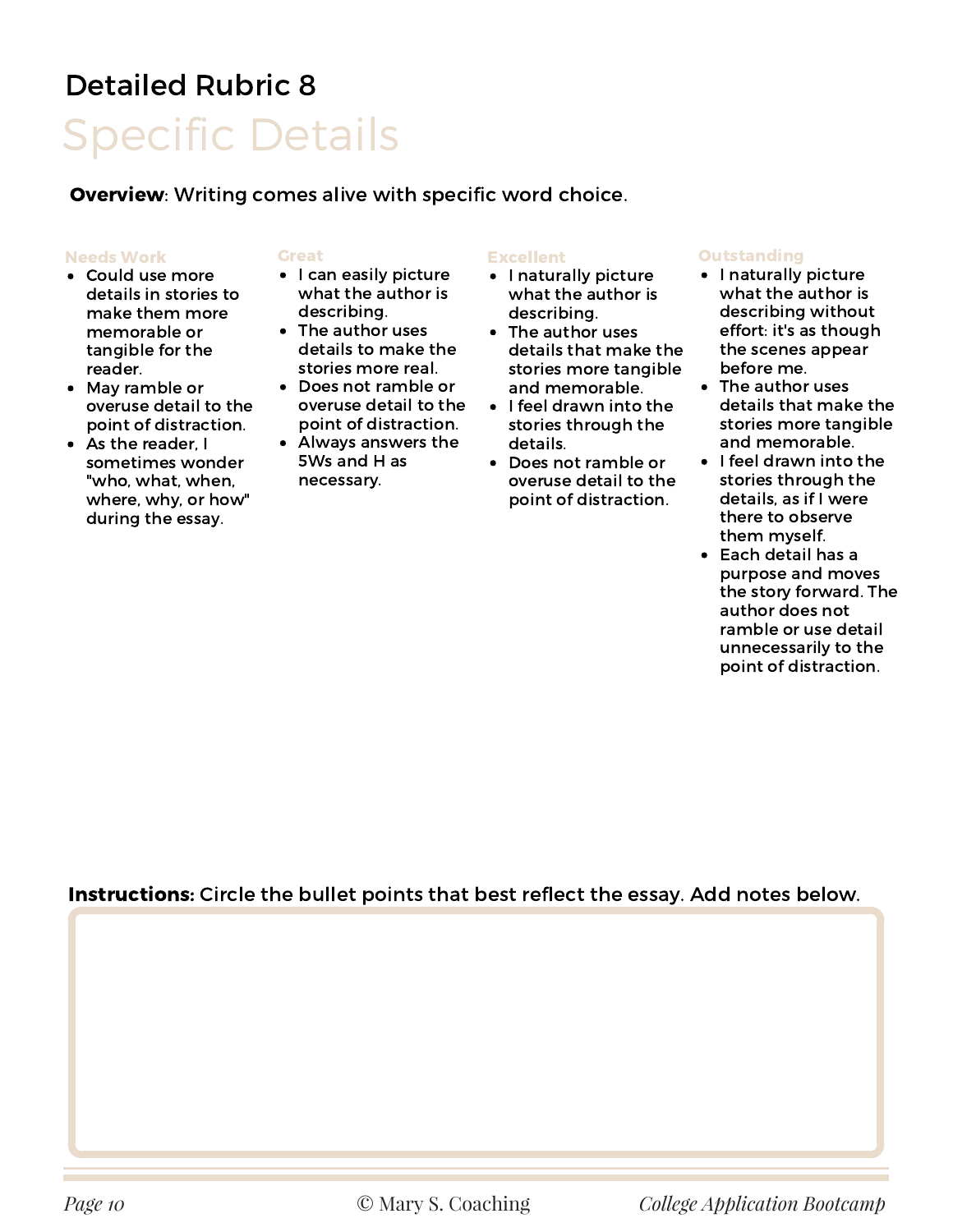## Flawless Grammar

Overview: Don't trust spell check. Proofread multiple times and ask others to proofread. Use active voice, not passive voice.

When it comes to grammar in your application essays, admissions officers don't judge you on a sliding scale but a pass/fail grade. Thus, we only have 2 scores:

### Needs Work

- Some typos
- Some grammatical errors
- Some punctuation errors
- Some spacing issues
- May surpass the word limit
- Some repetition of words, phrases, or sentence structure
- Sounds awkward in certain places

### **Outstanding**

- No typos
- No grammatical errors
- No punctuation errors
- No spacing issues
- Adheres to the word limit
- Only intentional repetition of phrases or words so as to make a point or add to the essay
- Uses active voice whenever possible
- No awkward areas, sounds polished

### Instructions: Circle the bullet points that best reflect the essay. Add notes below.

*Page 11* © Mary S. Coaching *College Application Bootcamp*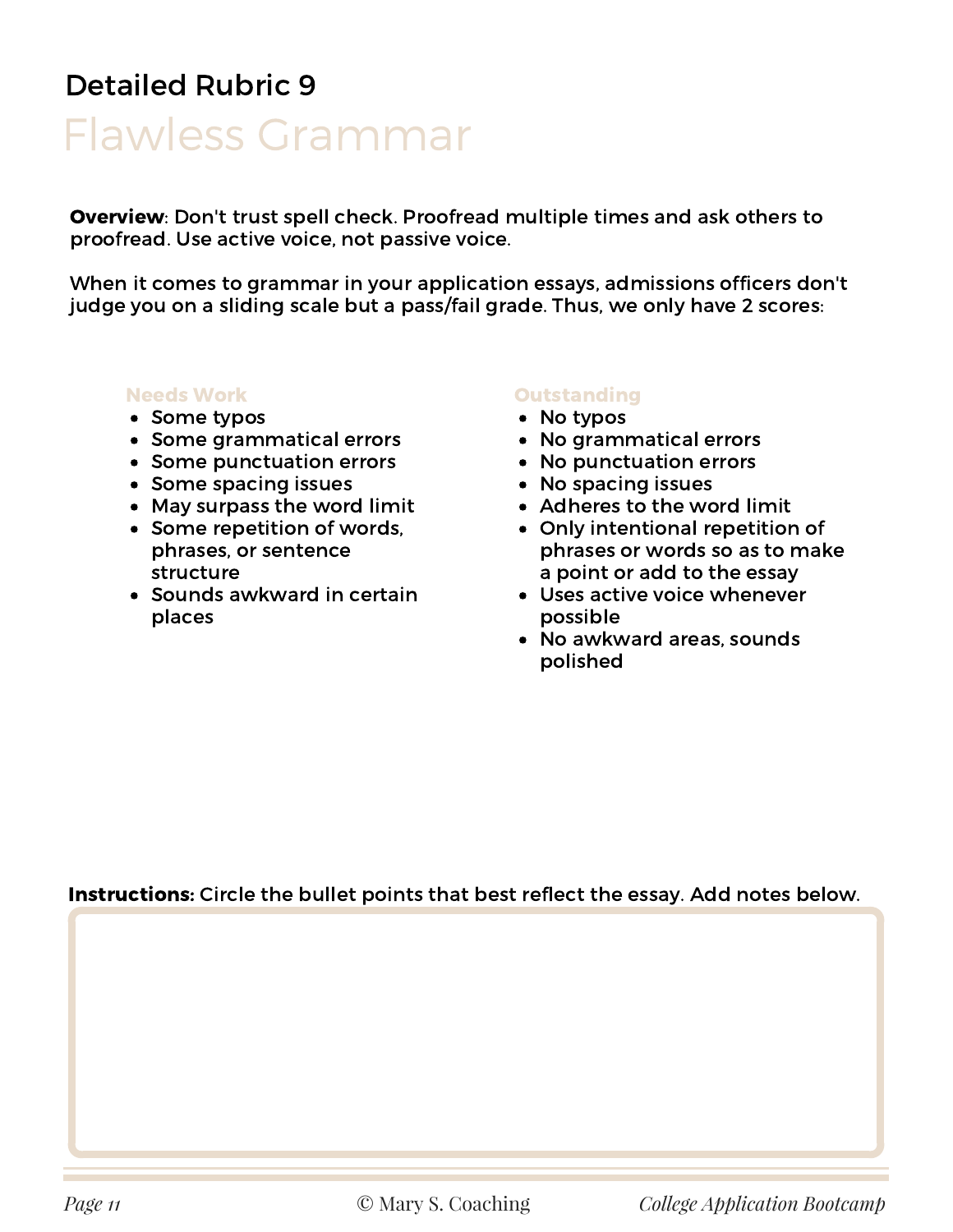## Powerful Conclusion

Overview: If you want to be remembered at the end of the day under piles of other applications, you need to leave them with something to think about. Be the applicant they can't get out of their head, even as they read other essays.

### Needs Work

### Great

- Does little more than summarize your main points.
- Uses generic phrases like "in conclusion" or "to conclude".
- Doesn't leave them with anything to think about.
- Ties most of the essay back together, with a couple loose ends.
- Doesn't just summarize the essay's main points.
- Uses interesting transitions and concluding phrases (no "in conclusion" or "to conclude").
- Leaves an idea, thought, or question to think about.
- Ties the essay/stories back together in a satisfying way or leaves it open-ended so they keep wondering what happened (and curious to find out.)

### **Excellent**

- Naturally transitions from the previous anecdote or point into the conclusion.
- Clearly ties up any loose ends and creates a holistic story or thesis that represents the author.
- Leaves the reader with a thoughprovoking or captivating idea, thought, or question to think about.
- $\bullet$ Ties the essay/stories back together in a satisfying way or leaves it open-ended so they keep wondering what happened (and curious to find out.)
- Gives the reader a call to action.

### **Outstanding**

- Naturally transitions from the previous anecdote or point into the conclusion.
- Clearly ties up any loose ends and creates a holistic story or thesis that represents the author in a positive, memorable way.
- Leaves the reader with a thoughprovoking or captivating idea, thought, or question that they can't get out of their head.
- Ties the essay/stories back together in a satisfying way or leaves it open-ended so they keep wondering what happened (and desperate to find out.)
- Compels the reader to act: advocate for the author, share the essay or idea, etc.